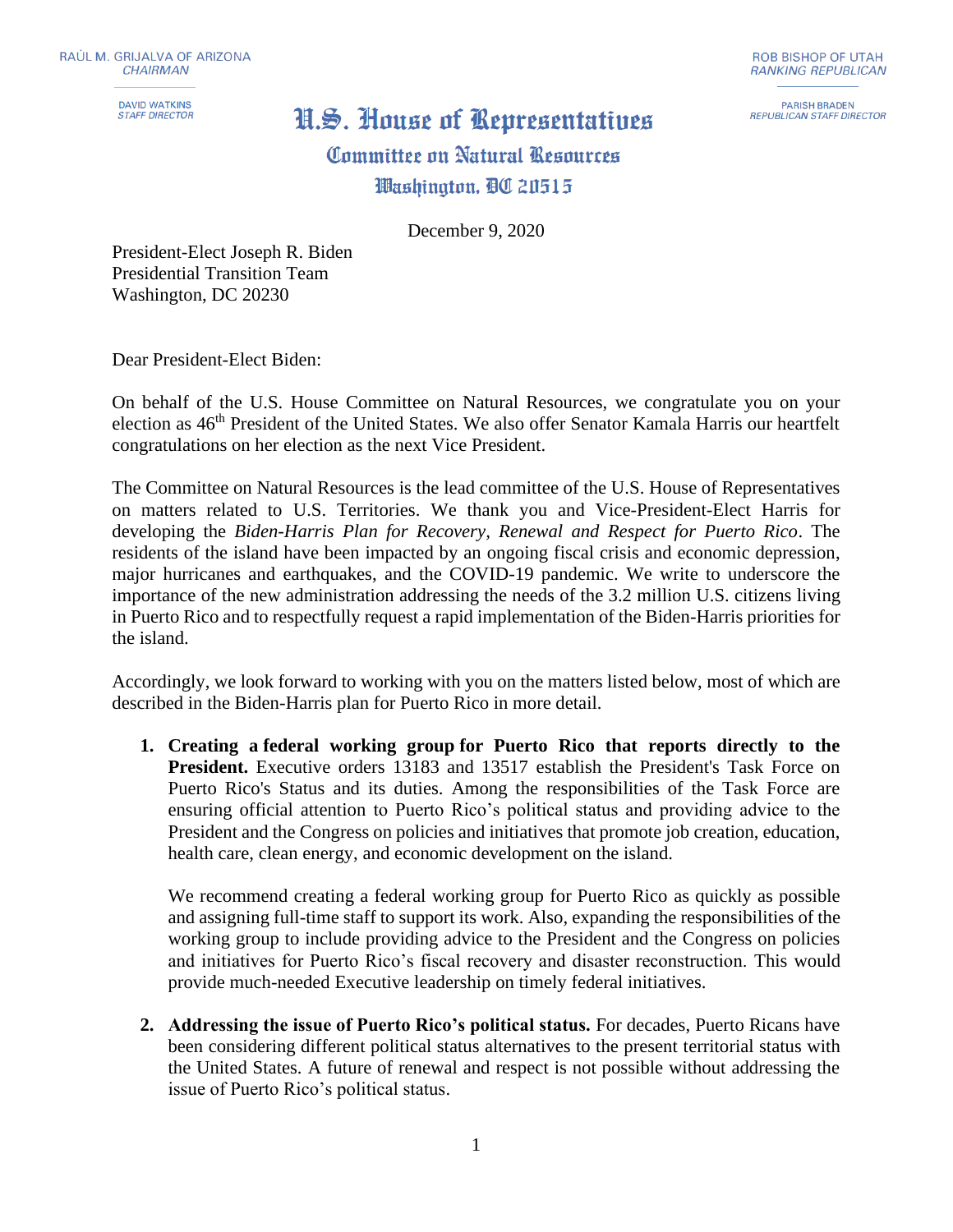- **3. Supporting a full recovery and infrastructure reconstruction to modern standards.** Puerto Rico was impacted by Hurricanes Irma and Maria and earthquakes that inflicted grave damage to its infrastructure and economy. The federal response has been ineffective and slow, limiting the island's long-term recovery. With adequate federal policies, Puerto Rico can invest to rebuild its infrastructure and increase its resiliency to withstand future natural disasters.
- **4. Investing in Puerto Rico's future through economic development initiatives and support for families.** Puerto Rico has been experiencing an economic crisis for more than a decade; poverty and unemployment rates are much higher in the U.S. Territory compared to the States. Existing federal policies hamper Puerto Rico's economic growth. With appropriate federal policies, Puerto Rico can develop a healthy and self-sufficient economy, and improve the quality of life of the residents of the island.
- **5. Providing relief from unsustainable debt.** In 2015, the Government of Puerto Rico announced that it could not pay approximately \$72 billion in debts. The Puerto Rico Oversight, Management, and Economic Stability Act (PROMESA) of 2016 aimed to address this fiscal crisis. Considering the major natural disasters that have affected the island and the COVID-19 pandemic, the implementation of PROMESA needs a meaningful shift in approach to protect essential public services and pensions and reduce the island's unsustainable public debt burden.
- **6. Expanding access to education and workforce development.** More than half of children on the island live below the federal poverty line and Puerto Rico is the jurisdiction with the highest percentage of students receiving special education services. In addition, public schools on the island have been damaged by major natural disasters. The Federal government can increase investments in students and public schools in Puerto Rico to expand access to high-quality public education, ensure individual career services, and invest in public school infrastructure.
- **7. Requesting the Solicitor General to support granting the residents of Puerto Rico access to Supplemental Security Income (SSI).** Earlier this year, in United States v. Vaello-Madero, the U.S. Court of Appeals for the First Circuit declared unconstitutional the exclusion of U.S. citizens residing in Puerto Rico from SSI. Regrettably, President Donald Trump filed a certiorari petition seeking to revoke the Court of Appeals' decision, which is pending before the U.S. Supreme Court. Including eligible residents of Puerto Rico in SSI would benefit approximately 300,000 individuals on the island.

The U.S. House Committee on Natural Resources' Members and staff are committed to championing policies and legislation related to these priorities for the benefit of the residents of Puerto Rico. We look forward to partnering with you and Vice-President-Elect Harris to advance the *Biden-Harris Plan for Recovery, Renewal and Respect for Puerto Rico*. The new Biden-Harris administration represents a unique opportunity for the Federal government to demonstrate to the people of Puerto Rico that they deserve to be treated with dignity and an equal chance to get ahead.